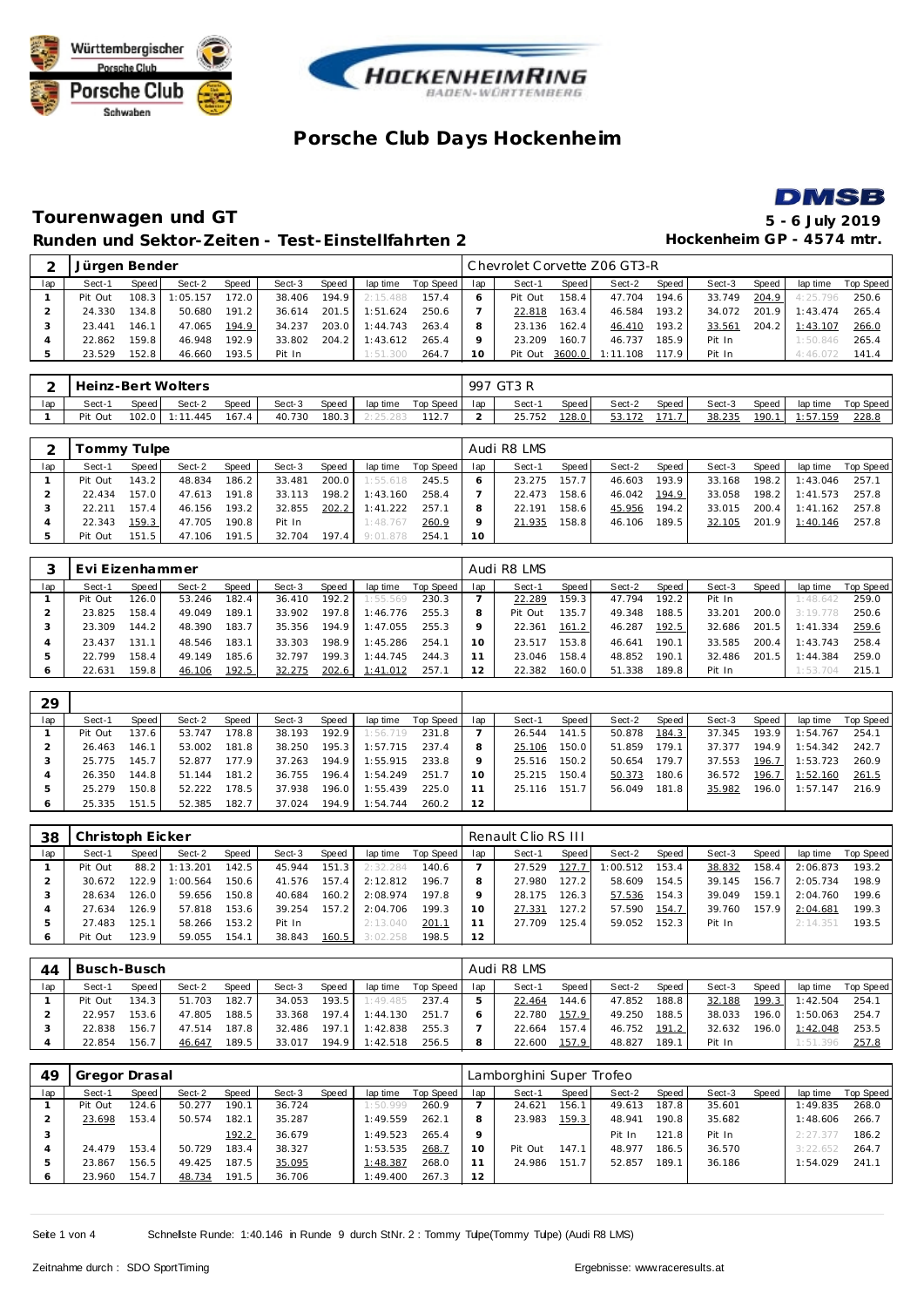





### **Tourenwagen und GT 5 - 6 July 2019** Runden und Sektor-Zeiten - Test-Einstellfahrten 2 **Hockenheim GP** - 4574 mtr.

| 51  | Francesco Klein |                                                         |          |       |        |        |          |       |    | 997 GT3 Cup |       |        |       |        |       |          |           |
|-----|-----------------|---------------------------------------------------------|----------|-------|--------|--------|----------|-------|----|-------------|-------|--------|-------|--------|-------|----------|-----------|
| lap | Sect-1          | Sect-2<br>Speed<br>Speed<br>Sect-3<br>Speed<br>lap time |          |       |        |        |          |       |    | Sect-1      | Speed | Sect-2 | Speed | Sect-3 | Speed | lap time | Top Speed |
|     | Pit Out         | 104.3                                                   | 1:11.520 | 136.2 | 44.247 | 173.1  | 2:28.406 | 135.0 |    | 24.853      | 151.7 | 50.880 | 180.0 | 37.016 | 189.8 | 1:52.749 | 260.9     |
|     | 29.408          | 132.4                                                   | 53.643   | 173.1 | 38.215 | 188.2. | 2:01.266 | 247.1 |    | 25.082      | 140.4 | 50.045 | 181.8 | 36.114 | 191.2 | 1:51.241 | 258.4     |
|     | 25.206          | 133.8                                                   | 51.178   | 180.9 | 36.442 | 192.2  | 1:52.826 | 255.3 |    | 25.191      | 136.2 | 49.891 | 182.7 | 36.006 | 191.8 | 1:51.088 | 256.5     |
|     | 24.721          | 137.4                                                   | 50.458   | 182.1 | 36.460 | 188.5  | 1:51.639 | 257.8 | 10 | 25.321      | 143.8 | 54.438 | 180.0 | 36.019 | 192.2 | 1:55.778 | 231.8     |
|     | 24.661          | 143.0 l                                                 | 52.047   | 180.6 | 36.439 | 192.2  | 1:53.147 | 233.3 |    | 24.805      | 148.8 | 51.234 | 178.8 | 36.616 | 191.8 | 1:52.655 | 250.6     |
|     | 24.769          | 146.7                                                   | 51.926   | 182.4 | 36.979 | 192.5  | 1:53.674 | 231.8 | 12 |             |       |        |       |        |       |          |           |

| 54  | Simon Reicher |       |        |       |        |                    |          |           |     | Audi R8 LMS |       |        |                    |        |       |          |           |
|-----|---------------|-------|--------|-------|--------|--------------------|----------|-----------|-----|-------------|-------|--------|--------------------|--------|-------|----------|-----------|
| lap | Sect-1        | Speed | Sect-2 | Speed | Sect-3 | Speed              | lap time | Top Speed | lap | Sect-1      | Speed | Sect-2 | Speed              | Sect-3 | Speed | lap time | Top Speed |
|     | Pit Out       | 149.8 | 48.000 | 190.1 | 33.497 | 198.2              | 1:42.661 | 251.7     |     | 22.633      | 157.7 | 46.917 | 191.8              | 33.776 | 192.2 | 1:43.326 | 258.4     |
|     | 26.196        | 18.7  | 48.022 | 190.1 | 32.910 | 199.3 <sub>1</sub> | 1:47.128 | 254.1     |     | 23.698      | 130.4 | 47.644 | 187.5              | 33.061 | 200.0 | 1:44.403 | 252.3     |
|     | 22.367        | 157.7 | 46.661 | 192.2 | 33.568 | 198.9              | 1:42.596 | 257.1     |     | 22.690      | 151.5 | 47.197 | 191.8              | Pit In |       | 1:48.472 | 257.8     |
|     | 22.487        | 157.0 | 49.638 | 180.9 | Pit In |                    | 1:53.528 | 256.5     | 10  | Pit Out     | 158.4 | 49.982 | 189.1              | 33.382 | 197.  | 3:14.241 | 171.2     |
|     | Pit Out       | 150.8 | 49.618 | 184.3 | 33.758 | 197.4              | 5:20.753 | 254.7     | -1  | 22.443      | 159.1 | 46.525 | 191.5 <sub>1</sub> | 35.454 | 196.7 | 1:44.422 | 258.4     |
| O   | 22.784        | 159.1 | 47.283 | 190.1 | 32.801 | 200.7              | 1:42.868 | 257.8     | 12  |             |       |        |                    |        |       |          |           |

| .54 | Julio Infante |       |         |       |        |       |          |           |     | 997 GT3 |        |        |       |        |       |          |           |
|-----|---------------|-------|---------|-------|--------|-------|----------|-----------|-----|---------|--------|--------|-------|--------|-------|----------|-----------|
| lap | Sect-1        | Speed | Sect-2  | Speed | Sect-3 | Speed | lap time | Top Speed | lap | Sect-1  | Speed  | Sect-2 | Speed | Sect-3 | Speed | lap time | Top Speed |
|     | Pit Out       | 114.2 | :06.897 | 129.2 | 43.067 | 185.9 | 2:20.333 | 162.4     |     | 25.516  | 152.31 | 51.884 | 180.0 | 37.012 | 193.5 | 1:54.412 | 258.4     |
|     | 29.096        | 118.7 | 56.126  | 168.2 | 39.248 | 189.8 | 2:04.470 | 225.9     |     | 24.992  | 142.3  | 50.943 | 183.7 | 36.362 | 193.9 | 1:52.297 | 243.8     |
|     | 26.311        | 139.4 | 52.047  | 180.6 | 37.378 | 191.8 | 1:55.736 | 255.3     |     | 24.675  | 143.8  | 51.168 | 183.1 | 36.669 | 192.9 | 1:52.512 | 256.5     |
|     | 25.037        | 146.1 | 51.848  | 179.7 | Pit In |       | 2:09.746 | 255.3     | 10  | 24.446  | 156.3  | 50.680 | 183.4 | 36.420 | 193.9 | 1:51.546 | 259.6     |
|     | Pit Out       | 120.1 | 53.945  | 179.4 | 37.784 | 191.8 | 4:18.390 | 234.3     |     | 24.487  | 153.4  | 49.864 | 180.3 | 36.182 | 190.8 | 1:50.533 | 259.0     |
|     | 24.839        | 149.4 | 50.493  | 184.6 | 37.521 | 192.2 | 1:52.853 | 259.6     | 12  |         |        |        |       |        |       |          |           |

| 64  | Kai Erbersdobler |                                                                          |                |       |        |       |          |       |  | 911 (991) GT3 Cup |       |        |         |        |       |          |           |
|-----|------------------|--------------------------------------------------------------------------|----------------|-------|--------|-------|----------|-------|--|-------------------|-------|--------|---------|--------|-------|----------|-----------|
| lap | Sect-1           | Speed<br>Sect-3<br>Speed  <br>Speed  <br>Sect-2<br>Top Speed<br>lap time |                |       |        |       |          |       |  | Sect-1<br>lap     | Speed | Sect-2 | Speed I | Sect-3 | Speed | lap time | Top Speed |
|     | Pit Out          |                                                                          | 106.6 1:09.171 | 163.1 | 41.348 | 183.4 | 2:23.012 | 139.9 |  | 26.135            | 133.3 | 52.442 | 177.0   | 37.251 | 184.3 | 1:55.828 | 246.0     |
|     | 27.458           | 124.0 l                                                                  | 56.488         | 173.9 | 38.263 | 187.2 | 2:02.209 | 224.5 |  |                   |       |        |         |        |       |          |           |

| 68  | Berthold Gruhn |       |        |       |        |         |          |           |     | Audi R8 LMS |        |        |       |        |       |          |           |
|-----|----------------|-------|--------|-------|--------|---------|----------|-----------|-----|-------------|--------|--------|-------|--------|-------|----------|-----------|
| lap | Sect-1         | Speed | Sect-2 | Speed | Sect-3 | Speed   | lap time | Top Speed | lap | Sect-1      | Speed  | Sect-2 | Speed | Sect-3 | Speed | lap time | Top Speed |
|     | Pit Out        | 129.0 | 58.215 | 173.9 | 37.271 | 191.5   | 2:02.043 | 169.8     |     | 27.234      | 129.3  | 50.505 | 183.4 | 35.209 | 189.5 | :52.948  | 249.4     |
|     | 25.729         | 149.2 | 50.874 | 181.2 | 35.451 | 194.2   | 1:52.054 | 250.6     |     | 24.081      | 151.7  | 55.318 | 179.7 | Pit In |       | 2:10.981 | 217.7     |
|     | 24.598         | 150.4 | 53.181 | 166.4 | 39.509 | 177.6   | 1:57.288 | 231.3     |     | Pit Out     | 135.2  | 51.577 | 179.4 | 37.405 | 186.9 | 3:22.540 | 229.8     |
|     | 27.588         | 141.2 | 50.543 | 182.1 | 35.763 | 193.9   | 1:53.894 | 251.2     | 10  | 26.410      | 125.01 | 52.194 | 183.1 | 36.219 | 189.5 | 1:54.823 | 248.3     |
|     | 25.347         | 149.4 | 51.255 | 182.7 | 36.747 | 195.7   | 1:53.349 | 253.5     |     | 27.529      | 117.0  | 54.080 | 181.5 | Pit In |       | 2:10.699 | 242.7     |
|     | 24.068         | 156.7 | 49.708 | 183.1 | 38.812 | 189.5 l | 1:52.588 | 254.7     | 12  |             |        |        |       |        |       |          |           |

| 70  |         |       | Wohlrab-Köysüren |       |        |       |           |           |     | 997 GT3 Cup |       |          |       |        |       |          |           |
|-----|---------|-------|------------------|-------|--------|-------|-----------|-----------|-----|-------------|-------|----------|-------|--------|-------|----------|-----------|
| lap | Sect-1  | Speed | Sect-2           | Speed | Sect-3 | Speed | lap time  | Top Speed | lap | Sect-1      | Speed | Sect-2   | Speed | Sect-3 | Speed | lap time | Top Speed |
|     | Pit Out |       |                  | 165.6 | 43.607 |       | 2:36.873  | 143.8     | 5   |             |       |          | 143.6 | 47.140 |       | 2:24.237 | 177.9     |
|     |         |       |                  | 176.2 | 39.531 |       | 2:04.328  | 230.8     |     |             |       |          | 137.6 | 45.738 |       | 2:24.044 | 174.5     |
|     |         |       | Pit In           | 156.7 | Pit In |       | 2:28.984  | 180.0     |     | 35.110      | 102.0 | 1:17.011 | 138.6 | Pit In |       | 2:53.227 | 134.5     |
|     | Pit Out |       |                  | 138.8 | 47.012 |       | 10:05.212 | 177.6     | 8   |             |       |          |       |        |       |          |           |

| 80  | Thomas Prager |       |         |       |        |       |          |           |     | 997 GT3 Cup |       |        |       |        |              |          |           |
|-----|---------------|-------|---------|-------|--------|-------|----------|-----------|-----|-------------|-------|--------|-------|--------|--------------|----------|-----------|
| lap | Sect-1        | Speed | Sect-2  | Speed | Sect-3 | Speed | lap time | Top Speed | lap | Sect-1      | Speed | Sect-2 | Speed | Sect-3 | <b>Speed</b> | lap time | Top Speed |
|     | Pit Out       | 114.3 | :05.254 | 138.3 | 40.480 | 184.6 | 2:13.627 | 153.6     | 6   | Pit Out     | 147.7 | 52.596 | 175.3 | 36.784 | 173.9        | 2:51.996 | 240.0     |
|     | 26.360        | 145.9 | 52.142  | 173.1 | 43.257 | 184.0 | 2:01.759 | 242.7     |     | 28.572      | 150.4 | 50.293 | 180.0 | 35.656 | 191.2        | 1:54.521 | 254.7     |
|     | 25.538        | 150.6 | 51.563  | 177.6 | 36.166 | 190.1 | 1:53.267 | 255.3     | 8   | 24.951      | 150.6 | 50.428 | 178.8 | 36.143 | 190.5        | 1:51.522 | 256.5     |
|     | 24.828        | 153.6 | 51.143  | 180.3 | 36.111 | 189.8 | 1:52.082 | 258.4     | Q   | 25.287      | 151.7 | 49.339 | 184.0 | 35.808 | 191.5        | 1:50.434 | 255.9     |
|     | 25.855        | 151.3 | 53.716  | 180.6 | Pit In |       | 2:04.805 | 203.4     | 10  | 24.563      | 149.0 | 57.926 | 179.7 | Pit In |              | 2:04.830 | 184.6     |

| 88  | Heinz Bayer |       |          |       |        |       |          |           |     | 996 GT3 Cup |                    |        |       |        |       |          |           |
|-----|-------------|-------|----------|-------|--------|-------|----------|-----------|-----|-------------|--------------------|--------|-------|--------|-------|----------|-----------|
| lap | Sect-1      | Speed | Sect-2   | Speed | Sect-3 | Speed | lap time | Top Speed | lap | Sect-1      | Speed              | Sect-2 | Speed | Sect-3 | Speed | lap time | Top Speed |
|     | Pit Out     | 105.8 | 1:07.381 | 146.9 | 41.257 | 176.8 | 2:22.491 | 141.2     |     | 26.174      | 136.2              | 52.333 | 169.8 | 38.160 | 181.5 | 1:56.667 | 241.6     |
|     | 26.478      | 126.6 | 55.133   | 164.9 | 39.079 | 180.3 | 2:00.690 | 237.4     |     | 25.288      | 142.3              | 52.274 | 170.6 | 36.633 | 178.5 | 1:54.195 | 243.2     |
|     | 25.806      | 131.9 | 53.899   | 168.2 | 37.777 | 178.5 | 1:57.482 | 240.5     |     | 25.516      | 137.1 <sub>1</sub> | 53.796 | 166.9 | 37.152 | 176.5 | 1:56.464 | 243.2     |
|     | 25.522      | 136.2 | 52.640   | 170.6 | 37.526 | 180.0 | 1:55.688 | 243.8     | 10  | 25.848      | 139.4              | 53.995 | 155.2 | 37.174 | 178.8 | 1:57.017 | 241.6     |
| 5   | 25.547      | 131.5 | 53.618   | 170.1 | Pit In |       | 2:12.360 | 245.5     |     | 25.263      | 141.9              | 52.337 | 171.2 | 36.624 | 181.5 | 1:54.224 | 243.2     |

Seite 2 von 4 Schnelste Runde: 1:40.146 in Runde 9 durch StNr. 2 : Tommy Tulpe(Tommy Tulpe) (Audi R8 LMS)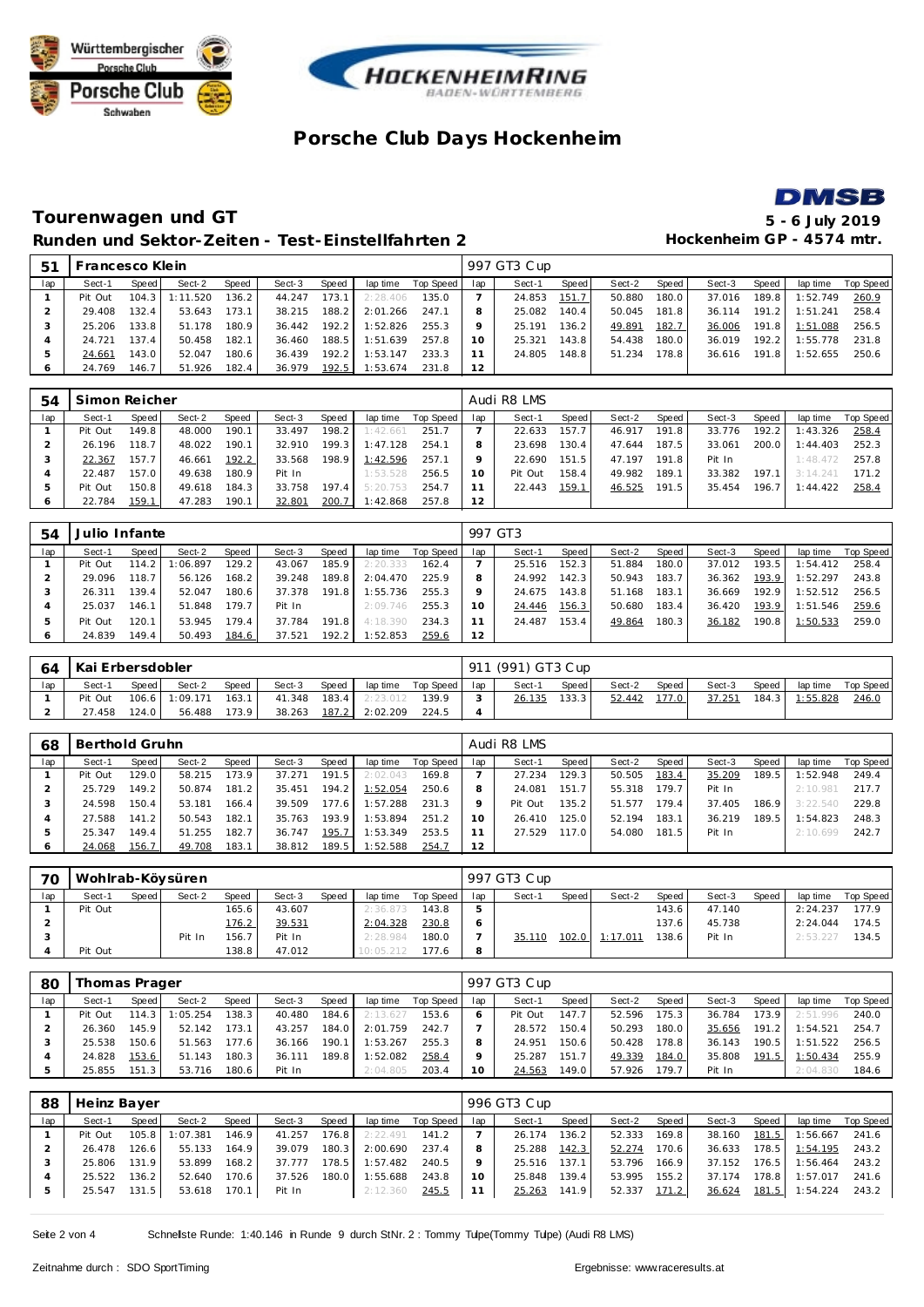





 $\overline{\phantom{a}}$ 

#### **Tourenwagen und GT 5 - 6 July 2019 Runden und Sektor-Zeiten - Test-Einstellfahrten 2** Pit Out 130.8 54.603 168.0 37.429 175.3 4:41.479 223.1 **12**

| 99  | Pierre Kaffer |       |        |              |        |                    |          |           |     | Audi R8 LMS GT3 |                    |        |       |        |       |          |           |
|-----|---------------|-------|--------|--------------|--------|--------------------|----------|-----------|-----|-----------------|--------------------|--------|-------|--------|-------|----------|-----------|
| lap | Sect-1        | Speed | Sect-2 | <b>Speed</b> | Sect-3 | <b>Speed</b>       | lap time | Top Speed | lap | Sect-1          | Speed              | Sect-2 | Speed | Sect-3 | Speed | lap time | Top Speed |
|     | Pit Out       | 139.2 | 50.530 | 186.2        | 34.928 | 192.5              | 1:48.008 | 230.8     |     | 22.847          | 151.3              | 47.987 | 185.6 | 33.731 | 194.9 | 1:44.565 | 251.7     |
|     | 24.713        | 124.4 | 48.485 | 189.1        | 33.173 | 196.4              | 1:46.371 | 247.1     |     | 22.938          | 155.8 <sub>1</sub> | 47.200 | 189.5 | 33.098 | 196.0 | 1:43.236 | 252.9     |
|     | 23.176        | 156.1 | 49.636 | 169.0        | 33.912 | 196.4 <sub>h</sub> | 1:46.724 | 252.3     |     | 23.048          | 152.3              | 49.436 | 188.8 | Pit In |       | 1:50.445 | 243.8     |

| 110 | Stefan Wieninger |         |        |       |        |       |          |           |     | Audi TTRS2 |         |        |       |        |       |          |                  |
|-----|------------------|---------|--------|-------|--------|-------|----------|-----------|-----|------------|---------|--------|-------|--------|-------|----------|------------------|
| lap | Sect-1           | Speed I | Sect-2 | Speed | Sect-3 | Speed | lap time | Top Speed | lap | Sect-1     | Speed I | Sect-2 | Speed | Sect-3 | Speed | lap time | <b>Top Speed</b> |
|     | Pit Out          | 112.5   | 57.496 | 148.8 | 39.188 | 172.0 | 2:07.570 | 225.0     |     | 24.663     | 140.6   | 51.961 | 162.7 | 35.634 | 181.8 | 1:52.258 | 228.8            |
|     | 26.521           | 144.0   | 52.512 | 174.5 | 37.338 | 181.5 | 1:56.371 | 231.8     |     | 24.490     | 146.5   | 51.084 | 173.6 | 34.757 | 181.2 | 1:50.331 | 230.3            |
|     | 24.412           | 149.8   | 50.375 | 177.0 | 35.465 | 181.8 | 1:50.252 | 231.8     |     | 24.641     | 146.1   | 51.227 | 173.9 | 36.814 | 179.7 | 1:52.682 | 225.0            |
|     | 24.131           | 148.4   | 50.655 | 177.6 | 35.773 | 183.4 | 1:50.559 | 230.8     | 10  | 24.235     | 139.9   | 56.099 | 175.6 | 34.758 | 182.1 | 1:55.092 | 208.5            |
|     | 23.934           | 145.7   | 52.480 | 176.2 | Pit In |       | 2:03.680 | 204.9     |     | 24.289     | 141.7   | 55.067 | 175.6 | 35.086 | 182.1 | 1:54.442 | 215.1            |
|     | Pit Out          | 145.0   | 53.722 | 177.6 | 35.789 | 182.7 | 3:17.257 | 196.0     | 12  |            |         |        |       |        |       |          |                  |

| 114 | Pablo Briones |       |          |       |        |       |          |           |     | Porsche 997GT3 |       |        |       |        |       |          |           |
|-----|---------------|-------|----------|-------|--------|-------|----------|-----------|-----|----------------|-------|--------|-------|--------|-------|----------|-----------|
| lap | Sect-1        | Speed | Sect-2   | Speed | Sect-3 | Speed | lap time | Top Speed | lap | Sect-1         | Speed | Sect-2 | Speed | Sect-3 | Speed | lap time | Top Speed |
|     | Pit Out       | 109.8 | : 13.588 | 109.0 | 47.772 | 175.6 | 2:34.717 | 118.3     |     | 25.382         | 137.9 | 51.951 | 184.0 | 37.031 | 193.9 | 1:54.364 | 249.4     |
|     | 29.873        | 130.4 | :02.118  | 130.9 | 42.327 | 187.5 | 2:14.318 | 162.4     |     | 25.385         | 147.9 | 51.734 | 182.1 | 38.691 | 191.5 | 1:55.810 | 266.7     |
|     | 26.238        | 142.9 | 52.535   | 179.7 | 39.000 | 173.9 | 1:57.773 | 237.4     |     | 26.174         | 143.0 | 52.751 | 181.8 | 38.740 | 164.4 | 1:57.665 | 265.4     |
|     | 26.032        | 146.9 | 52.096   | 184.0 | Pit In |       | 2:09.035 | 238.9     | 10  | 27.357         | 140.3 | 56.592 | 182.1 | 38.083 | 180.0 | 2:02.032 | 207.3     |
| ь   | Pit Out       | 130.1 | 55.590   | 173.1 | 37.961 | 195.3 | 4:37.907 | 221.3     |     | 26.254         | 142.9 | 54.701 | 181.5 | 37.167 | 192.5 | 1:58.122 | 241.6     |
| 6   | 25.844        | 131.7 | 58.983   | 182.7 | 37.236 | 195.3 | 2:02.063 | 179.4     | 12  |                |       |        |       |        |       |          |           |

| 115 | Klaus Horn |       |          |                    |        |       |          |           |          | Porsche 997 GT3 |       |        |       |        |       |          |                  |
|-----|------------|-------|----------|--------------------|--------|-------|----------|-----------|----------|-----------------|-------|--------|-------|--------|-------|----------|------------------|
| lap | Sect-1     | Speed | Sect-2   | Speed              | Sect-3 | Speed | lap time | Top Speed | lap      | Sect-1          | Speed | Sect-2 | Speed | Sect-3 | Speed | lap time | <b>Top Speed</b> |
|     | Pit Out    | 96.1  | 1:03.037 | 167.2              | 40.728 | 187.8 | 2:14.342 | 193.5     |          | 24.200          | 153.4 | 49.325 | 182.1 | 36.762 | 191.8 | 1:50.287 | 257.8            |
|     | 26.463     | 137.4 | 53.064   | 177.9 <sub>1</sub> | 37.072 | 190.8 | 1:56.599 | 235.3     |          | 24.356          | 150.4 | 50.049 | 182.7 | 36.254 | 195.3 | 1:50.659 | 257.8            |
|     | 26.046     | 142.1 | 50.189   | 180.9              | 36.617 | 191.8 | 1:52.852 | 254.1     |          | 24.180          | 146.5 | 49.062 | 186.9 | 36.537 | 194.2 | 1:49.779 | 257.1            |
|     | 25.091     | 145.6 | 49.396   | 185.6              | Pit In |       | 1:58.149 | 254.7     | $10^{-}$ | 25.604          | 123.3 | 55.357 | 183.1 | 36.406 | 190.5 | 1:57.367 | 253.5            |
|     | Pit Out    | 117.1 | 53.325   | 176.8              | 37.645 | 190.8 | 4:09.142 | 252.9     |          | 24.404          | 148.8 | 49.204 | 185.9 | 35.925 | 194.2 | 1:49.533 | 256.5            |
|     | 24.095     | 148.6 | 51.765   | 185.9              | 36.118 | 193.2 | 1:51.978 | 258.4     | 12       |                 |       |        |       |        |       |          |                  |

|     | 176 Christiaan Verhoog |         |          |       |        |        |          |           |         | Porsche 996 GT3 Cup |       |        |       |        |       |          |                  |
|-----|------------------------|---------|----------|-------|--------|--------|----------|-----------|---------|---------------------|-------|--------|-------|--------|-------|----------|------------------|
| lap | Sect-1                 | Speed I | Sect-2   | Speed | Sect-3 | Speed  | lap time | Top Speed | lap     | Sect-1              | Speed | Sect-2 | Speed | Sect-3 | Speed | lap time | <b>Top Speed</b> |
|     | Pit Out                | 96.9    | 1:17.557 | 149.0 | 42.341 | 164.1  | 2:33.571 | 120.0     |         | 27.349              | 133.7 | 53.377 | 171.4 | 37.231 | 177.3 | 1:57.957 | 241.1            |
|     | 29.218                 | 17.4    | 57.061   | 169.0 | 38.616 | 172.2  | 2:04.895 | 214.3     |         | 26.438              | 136.0 | 52.984 | 172.0 | 38.316 | 175.0 | 1:57.738 | 242.7            |
|     | 26.518                 | 132.4   | 54.068   | 172.5 | 37.424 | 175.61 | 1:58.010 | 236.3     |         | 29.275              | 134.7 | 53.484 | 173.9 | 38.016 | 173.1 | 2:00.775 | 239.5            |
|     | 26.257                 | 137.9   | 53.202   | 173.6 | 37.097 | 76.5   | 1:56.556 | 241.1     |         | 27.085              | 138.3 | 53.935 | 170.1 | 37.042 | 175.9 | 1:58.062 | 242.7            |
|     | 26.049                 | 137.2 I | 54.616   | 169.5 | 39.756 | 177.3  | 2:00.421 | 241.      | $10-10$ | 26.489              | 132.2 | 53.859 | 173.6 | Pit In |       | 2:09.855 | 234.3            |

| 207 | Victoria Froß |        |          |       |        |           |          |           |         | Opel Astra OPC |       |        |       |        |       |          |           |
|-----|---------------|--------|----------|-------|--------|-----------|----------|-----------|---------|----------------|-------|--------|-------|--------|-------|----------|-----------|
| lap | Sect-1        | Speed  | Sect-2   | Speed | Sect-3 | Speed     | lap time | Top Speed | lap     | Sect-1         | Speed | Sect-2 | Speed | Sect-3 | Speed | lap time | Top Speed |
|     | Pit Out       | 74.8   | 1:24.242 | 118.9 | 45.108 | $137.4$ i | 2:45.595 | 123.9     |         | Pit Out        | 129.3 | 58.046 | 151.7 | 38.930 | 162.2 | 3:55.227 | 204.5     |
|     | 29.164        | 129.5  | 59.928   | 153.8 | 40.018 | 160.7     | 2:09.110 | 203.0     |         | 27.253         | 127.1 | 57.591 | 152.1 | 38.852 | 163.1 | 2:03.696 | 204.9     |
|     | 27.294        | 128.91 | 59.279   | 154.7 | 41.029 | 163.4     | 2:07.602 | 206.9     |         | 27.052         | 128.9 | 57.953 | 154.9 | 39.176 | 161.9 | 2:04.181 | 205.3     |
|     | 27.959        | 129.8  | 58.577   | 153.0 | 39.075 | 162.4     | 2:05.611 | 200.0     | $\circ$ | 27.839         | 126.2 | 59.588 | 157.4 | 38.865 | 163.1 | 2:06.292 | 198.5     |
|     | 27.298        | 124.6  | 59.401   | 153.8 | Pit In |           | 2:13.511 | 200.7     | 10      |                |       |        |       |        |       |          |           |

|     |         |         | 210   Markus Spitzenberger |       |        |       |          |           |     | Mini JCW Challenge |         |          |       |        |       |                       |           |
|-----|---------|---------|----------------------------|-------|--------|-------|----------|-----------|-----|--------------------|---------|----------|-------|--------|-------|-----------------------|-----------|
| lap | Sect-1  | Speed I | Sect-2                     | Speed | Sect-3 | Speed | lap time | Top Speed | lap | Sect-1             | Speed I | Sect-2   | Speed | Sect-3 | Speed | lap time              | Top Speed |
|     | Pit Out | 73.5    | 1:23.995                   | 147.7 | 49.425 | 125.7 | 2:49.302 | 138.3     |     | 27.288             | 128.3   | 59.234   | 154.3 | 40.101 | 162.9 | 2:06.623              | 186.9     |
|     | 33.946  |         | $121.2$ 1:01.145           | 153.0 | 41.947 | 159.1 | 2:17.038 | 197.1     |     | 33.003             | 109.6   | 1:07.048 | 147.3 | Pit In |       | 2:31.370              | 164.1     |
|     | 29.220  | 130.1   | 59.082                     | 146.9 | 40.488 | 158.8 | 2:08.790 | 208.9     |     | Pit Out            | 126.3   | 1:01.742 | 153.8 | 40.310 |       | <b>161.2</b> 7:42.413 | 191.5     |
|     | 28.293  | 122.7   | 58.448                     | 159.5 | 39.533 | 164.1 | 2:06.274 | 201.5     |     |                    |         |          |       |        |       |                       |           |

|     | 314   Driescher-Baum |       |                |       |              |       |                       |                 | M3 GTR 5.0 E90 |       |              |       |        |       |                         |           |
|-----|----------------------|-------|----------------|-------|--------------|-------|-----------------------|-----------------|----------------|-------|--------------|-------|--------|-------|-------------------------|-----------|
| lap | Sect-1               | Speed | Sect-2         | Speed | Sect-3       | Speed | lap time              | Top Speed   Iap | Sect-1         | Speed | Sect-2       | Speed | Sect-3 | Speed | lap time                | Top Speed |
|     | Pit Out              |       | 119.1 1:00.956 | 165.6 | 41.942 181.8 |       | 2:09.544              | 188.5           | 25.339         | 137.2 | 52.443 177.9 |       | 35.938 |       | 188.8 1:53.720          | 237.9     |
|     | 29.463               | 124.0 | 55.170         | 173.6 | 38.784 187.2 |       | 2:03.417              | 231.3           | 25.869         | 134.3 | 51.570       | 175.6 |        |       | 37.691  186.5  1:55.130 | 234.8 1   |
|     | 26.378               | 131.1 | 52.759         | 172.5 |              |       | 37.111 188.5 1:56.248 | 236.8 9         | 39.230         | 74.4  | 54.662 172.5 |       |        |       | 35.925 189.1 2:09.817   | 228.3     |

Seite 3 von 4 Schnelste Runde: 1:40.146 in Runde 9 durch StNr. 2 : Tommy Tulpe(Tommy Tulpe) (Audi R8 LMS)